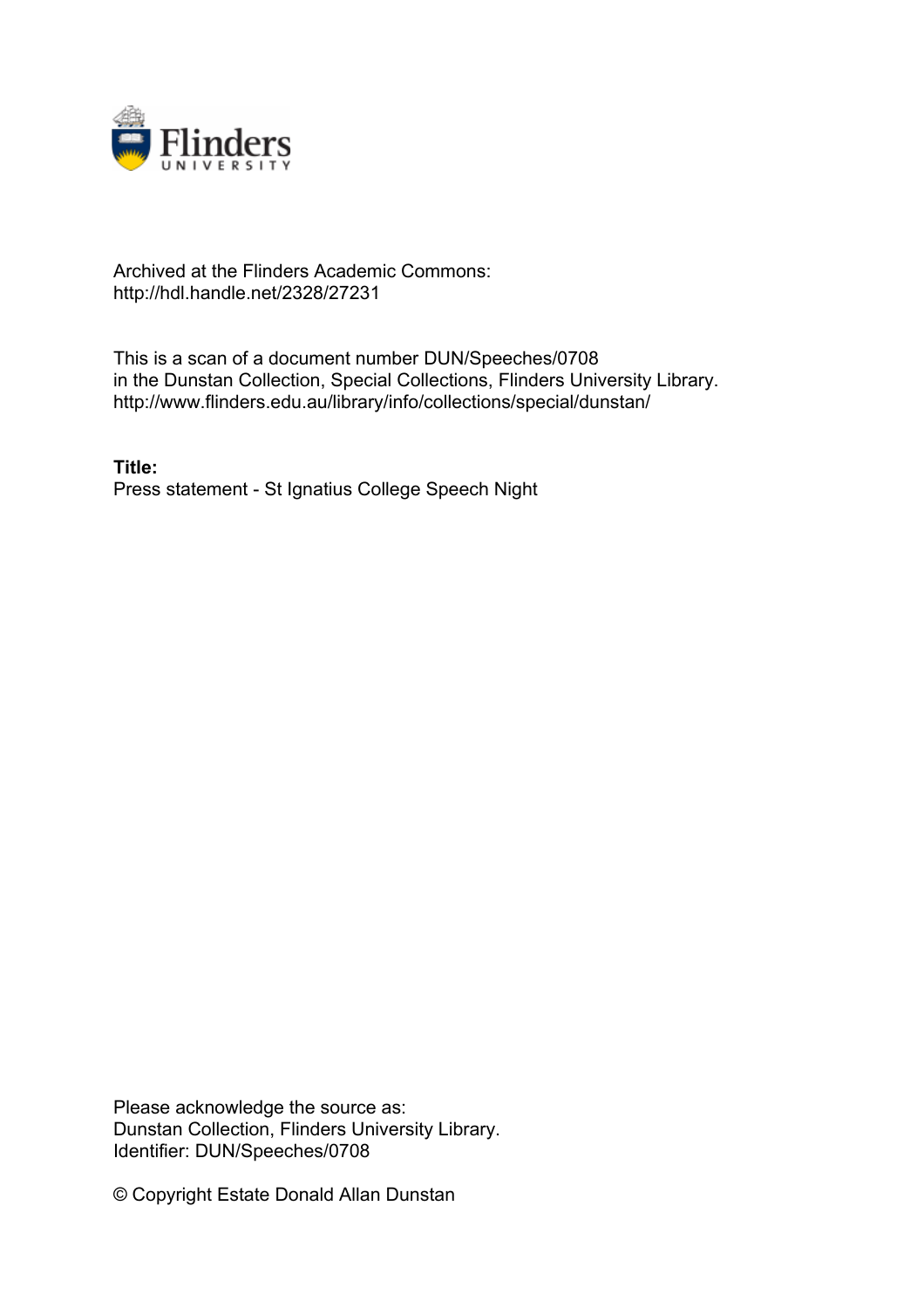## PRESS STATEMENT: 10/12/70.

FROM: THE PREMIER (MR. DUNSTAN)

"The task of modern education involved more than teaching students how to cope with academic problems, facts and exercises", the Premier (Mr. Dunstan) said today.

 $118$ 

108

"Modern education demanded that teachers as well as parents encouraged students of all ages to think for themselves and to assess the values of ideas independently," he said. Mr. Dunstan was speaking at the St. Ignatius College Speech Night at which he presented the year's prizes.

"We live in a world whose technology and sociology is advancing at such a pace that it is essential for the community to provide educational patterns that will allow students and young citizens to be sufficiently flexible in their appreciation of new and sometimes radically different ideas."

"If we do not do this, the social consequences in the future could be an inability to respond intelligently and effectively to new social challenges and demands."

"Our students should be given the ability to decide on the basis of learned premises what are the real, right and just kinds of community social relationships."

"They should not be taught simply a slavish conformity to patterns of behaviour which are often imposed without any thought as to whether there is any meaning in the patterns." 'Tor instance, people in the community should be able to determine their own patterns of dress and social conduct as long as they do not hurt anyone else, and while this in some cases leads to a new sort of conformity, the important thing is people should be quite free to decide for themselves."

"It is important that our students and young citizens should be taught this, so that their decisions are taken positively and not just because people are saying or doing some things." "In fact, what matters is that people should be able to recognise what is important in human and social relationships and to act upon that, rather than be directed by forms imposed and directed conventionally and from the outside."

## Dunstan Collection, Special Collections, Flinders University Library.